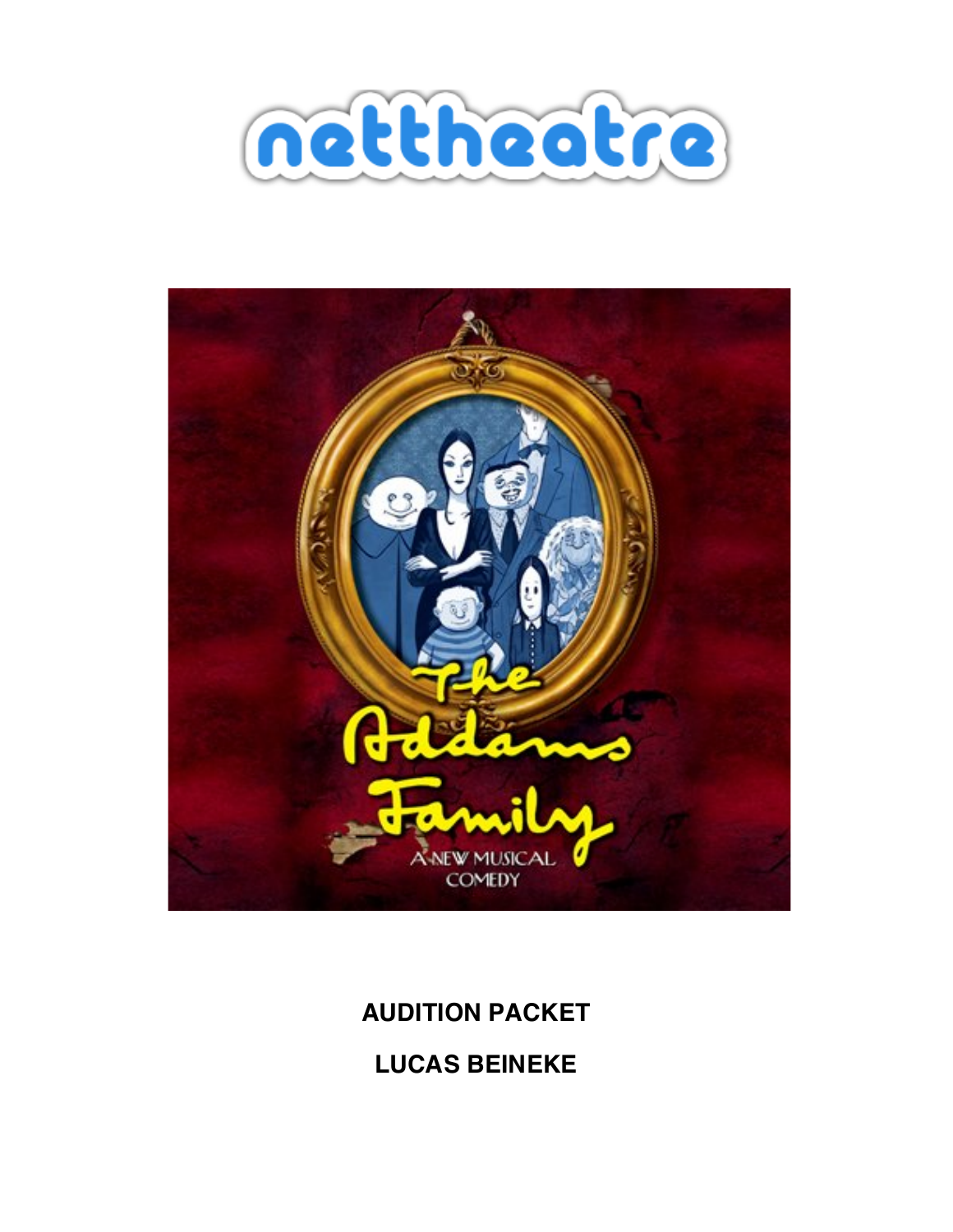# **SCENE 4**

*(CENTRAL PARK)* 

*[SONG CONTINUES]* 

*(An avenue of trees deployed by the ANCESTORS, against the skyline of New York City. The BEINEKES: MAL, ALICE and LUCAS, enter.)* 

# **ANCESTORS**

DOO DOO DOO DOO DOO DOO DOO DOO DOO DOO DOO DOO DOO DOO

#### **MAL**

OK, Lucas - enough is enough. Gimme the map.

## **ALICE**

I don't see any houses.

#### **MAL**

Because there aren't any, Alice. We're in the middle of some godforsaken park.

#### **ALICE**

*Central* Park, dear. *(guidebook)*  "Designed in 1857 by - "

#### **LUCAS**

Wait!

## **MAL & ALICE**

What?

## **LUCAS**

I know where we are! It's where I first saw her! I was lost in the park and a pigeon dropped at my feet with an arrow in it! And I looked up and there she was - Wednesday, with a crossbow.

# **MAL**

A what?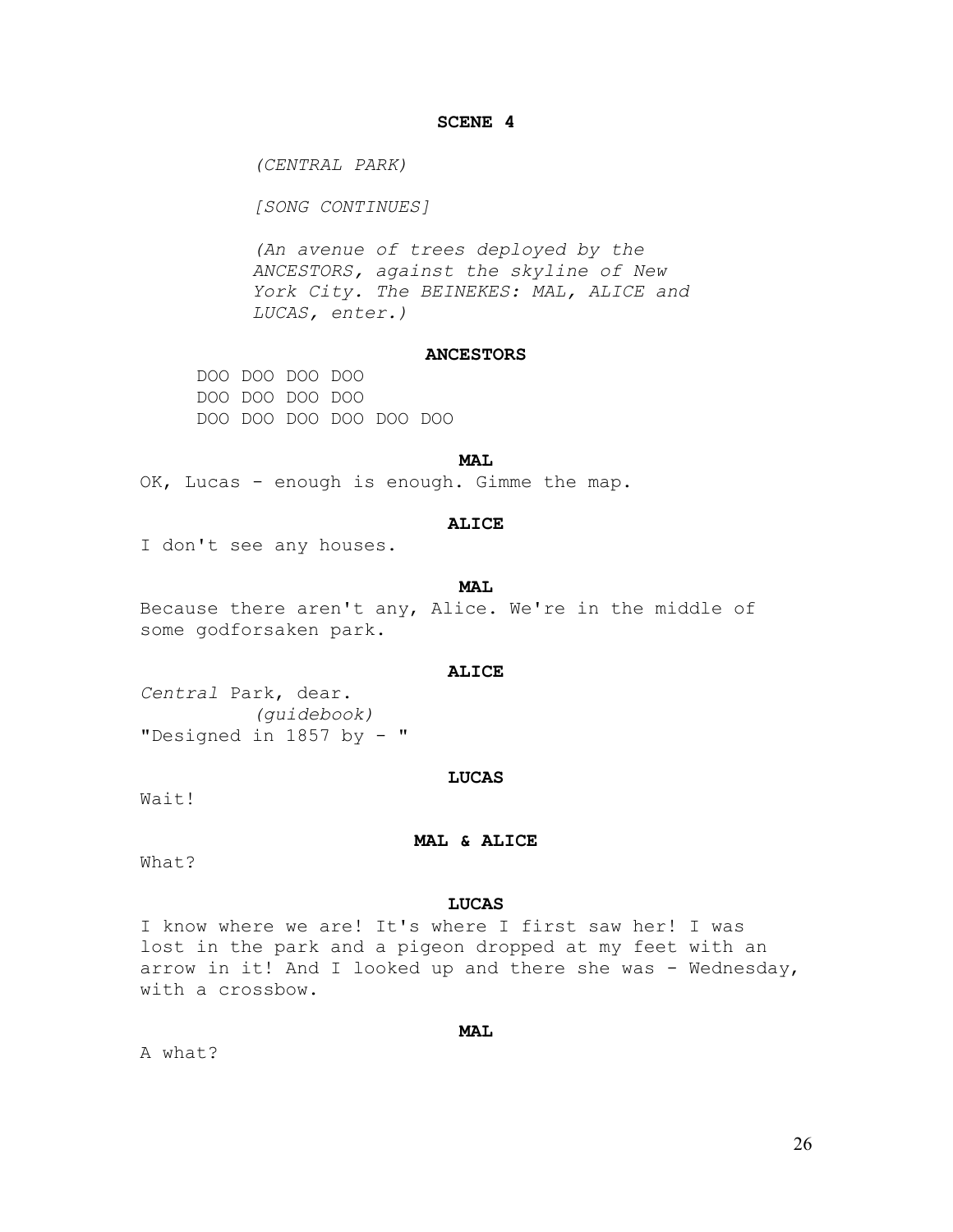# **LUCAS**

A crossbow. You know.

#### **MAL**

This girl walks around with a crossbow?

# **LUCAS**

It's OK dad, she has a permit.

# MAT.

Good. Good choice son. Ok, listen up. Now here's what's going to happen. We're going back to the hotel. And you and I are gonna have a little talk.

#### **ALICE**

Be patient with him, dear. *(rhyming) "A father should support his son. And Lucas is your only one."* 

# **MAL**

*(to Lucas)*  See what you did? Your mother's rhyming again. Let's get back to the hotel and then –

## **LUCAS**

*(cutting him off)* 

No!

ONE NORMAL NIGHT NO, NOT ONE POEM NOT ONE INSPIRING WORD ONE NORMAL SCENE COMPLETE ROUTINE TONIGHT CAN'T BE ABSURD PLEASE DON'T EMBARRASS ME OR BE COMPLETELY RUDE DON'T MAKE A FUSS ABOUT THE HOUSE ABOUT THE FOOD WHOA! ONE NORMAL NIGHT I KNOW IT'S BIG BUT CAN'T YOU SEE THIS ONE NORMAL NIGHT IS FOR ME! COME ON!

*(LUCAS exits)*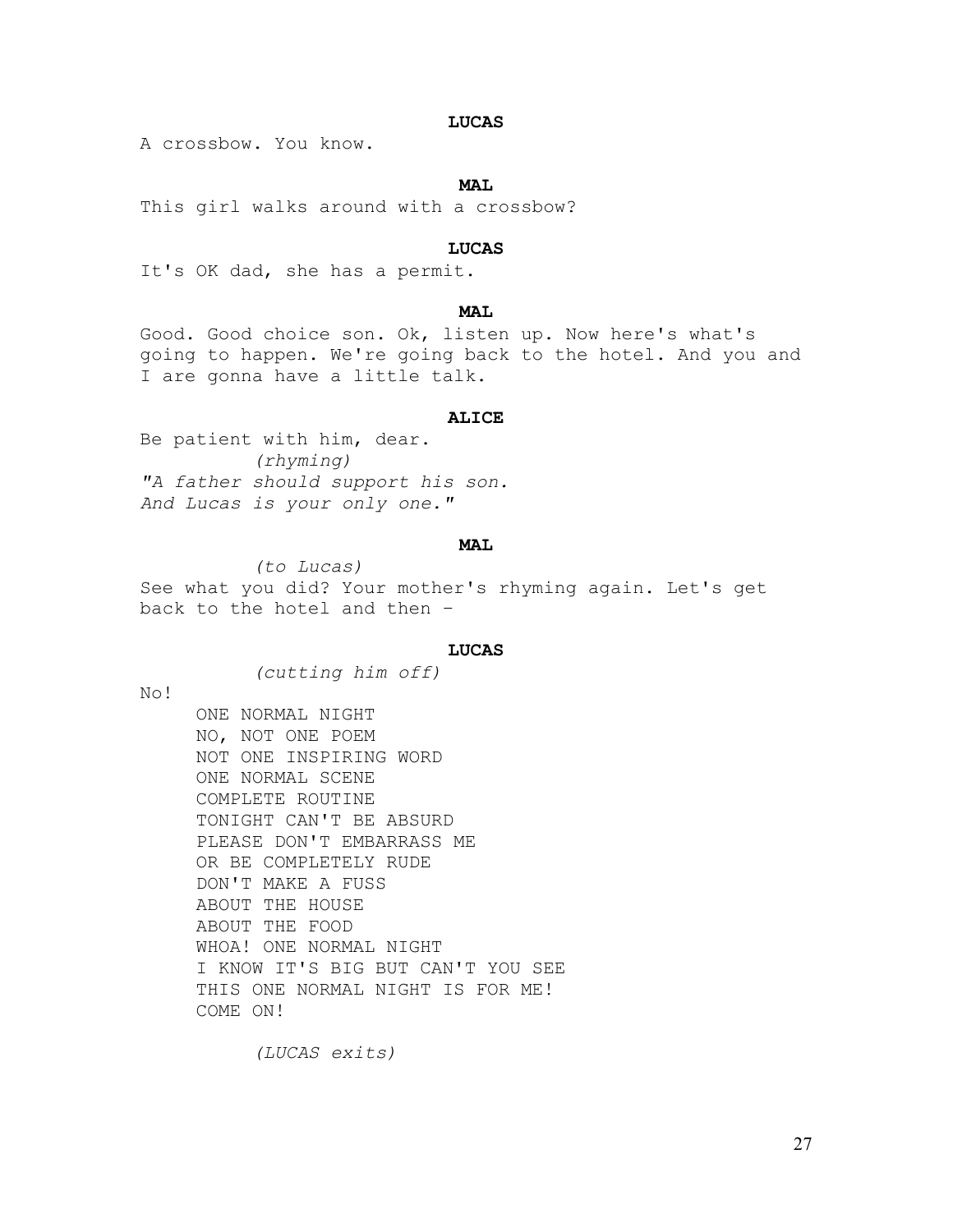# **SCENE 6**

*(SOMEWHERE ELSE IN THE HOUSE)* 

*(WEDNESDAY enters, pursued by LUCAS.)* 

# **LUCAS**

You realize they're gonna freak when we tell them?

#### **WEDNESDAY**

My father won't.

# **LUCAS**

Why not?

## **WEDNESDAY**

I already told him.

## **LUCAS**

What? You told your father? Your father, with the sword? You told him we were getting married, just like that?

## **WEDNESDAY**

He's totally cool with it. Mostly.

# **LUCAS**

I thought we were gonna tell them all together!

#### **WEDNESDAY**

We need his help. You don't know my mother. She could really screw it up.

#### **LUCAS**

I'm not marrying your mother.

#### **WEDNESDAY**

I know. Look - it might seem old fashioned, but I want their blessing.

#### **LUCAS**

You're right, it is old fashioned.

## **WEDNESDAY**

Lucas, do you love me?

# **LUCAS**

Of course.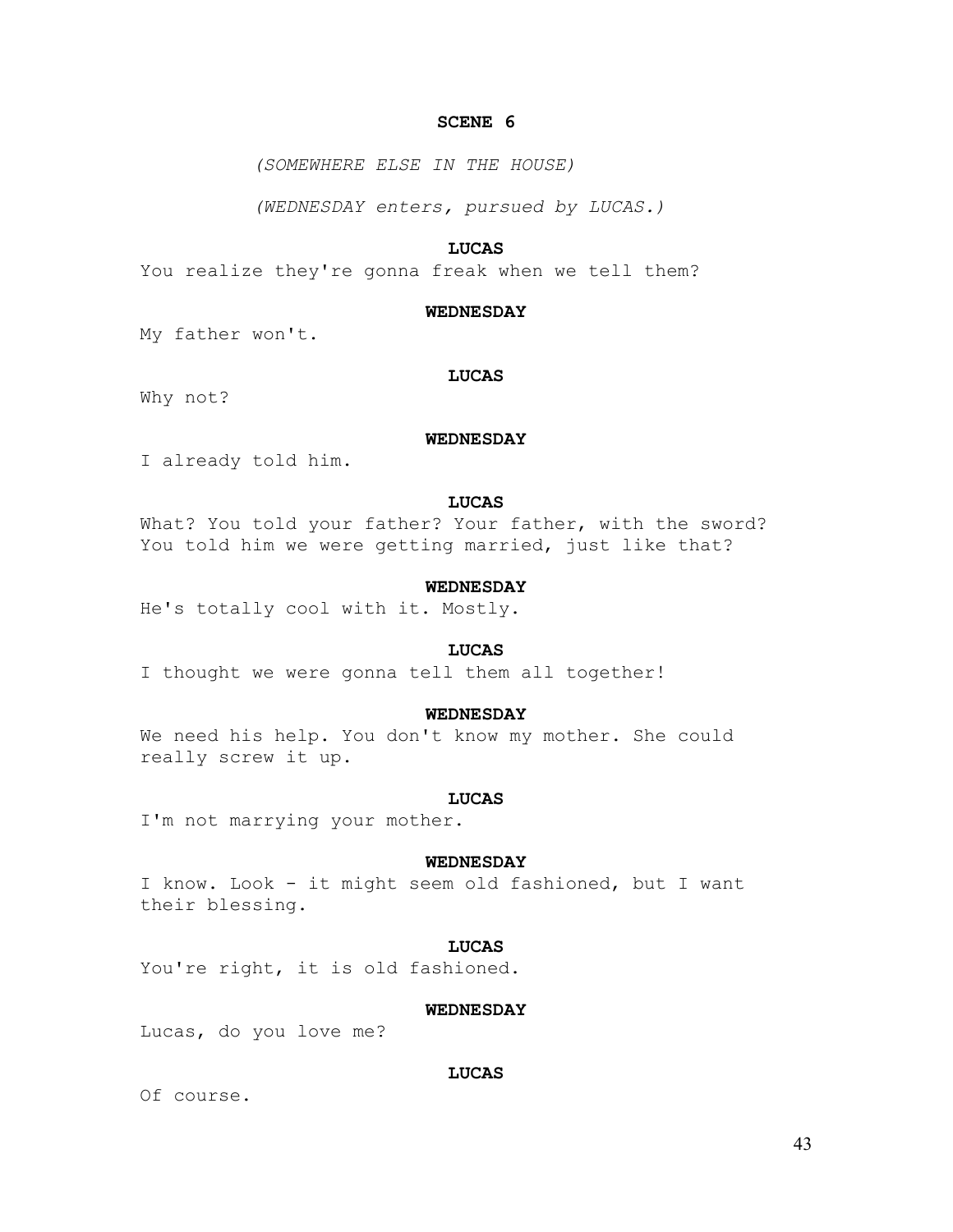# **WEDNESDAY**

Then leave it to me. It's all going according to plan.

#### **LUCAS**

What plan? There's no plan!

# **WEDNESDAY**

That's the plan. Improvise. Keep 'em guessing.

#### **LUCAS**

You're really crazy.

# **WEDNESDAY**

You say that like it's a bad thing. It's just a simple dinner. What could go wrong? Come on.

> *(She leads him off. FESTER and ANCESTORS appear again. The kids' love has won over the ANCESTORS.)*

#### **FESTER**

Aww.

#### **#8A BUT LOVE REPRISE 2**

BE PATIENT AND SOON THE WAY WILL BE CLEAR FOCUS YOUR FEAR AND TROUBLES ALL WILL DISAPPEAR LET'S NOT TALK ABOUT ANYTHING OLD

## **ANCESTORS**

PLEASE DON'T LEAVE US OUT IN THE COLD

#### **FESTER**

LET'S NOT TALK ABOUT ANYTHING ELSE BUT LOVE

# **ANCESTORS**

BUT LOVE

# **FESTER**

BUT LOVE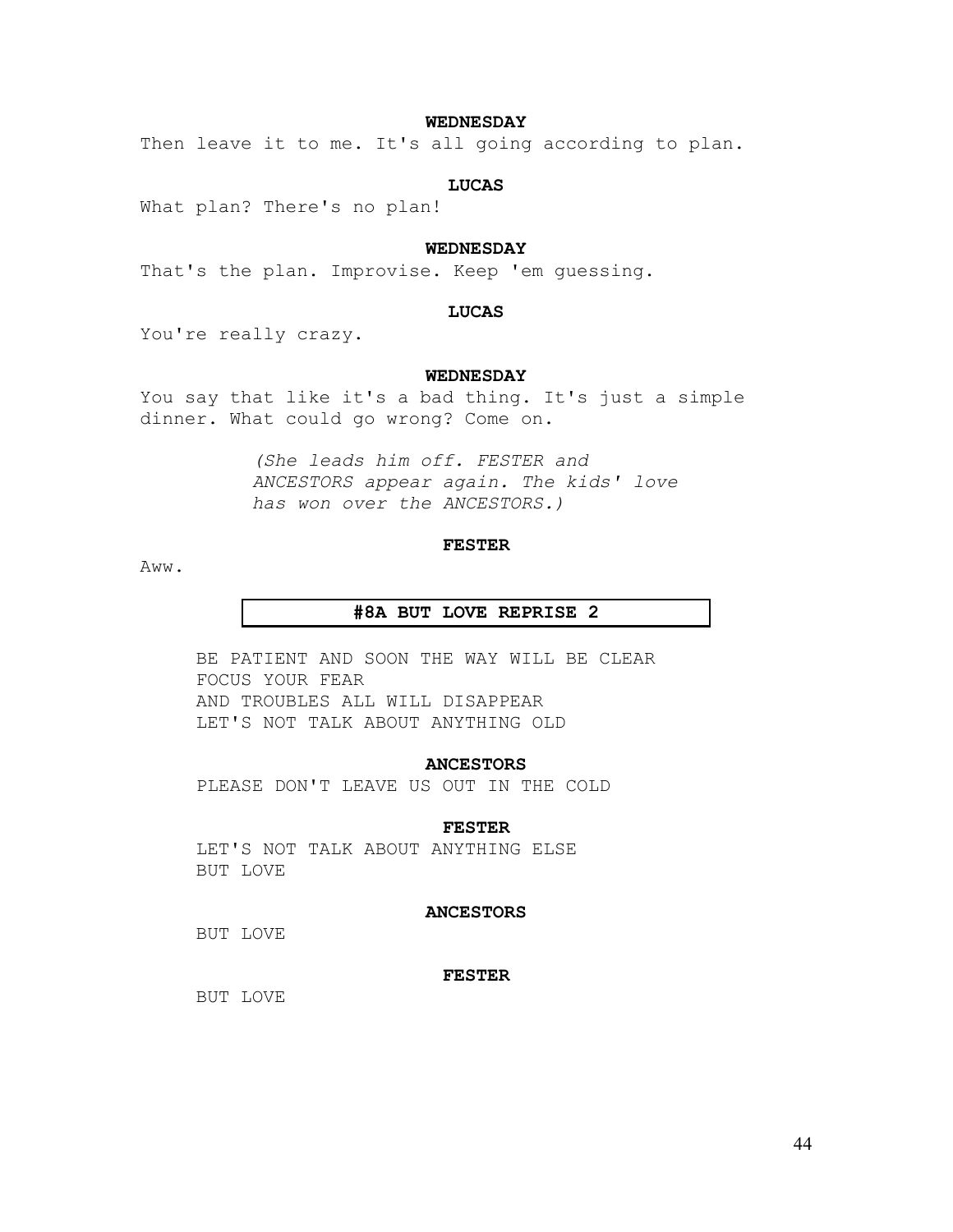# **ACT TWO SCENE 1**

*(OUTSIDE THE HOUSE)* 

# **#15 OPENING ACT II**

*(TASSEL and IT have a flirtation and run off. FESTER opens the curtain and closes the gate. WEDNESDAY enters, with suitcase and crossbow, pursued by LUCAS. The ANCESTORS observe this.)* 

*[MUSIC STOPS]* 

#### **LUCAS**

Wait, wait! We have to talk this over for a minute.

#### **WEDNESDAY**

Talk what over?

# **LUCAS**

We can't just run away and get married. You said it was important that everyone got along.

## **WEDNESDAY**

And you said it didn't matter!

# **LUCAS**

Yeah, but they wanna kill each other! You want that hanging over our heads?

# **WEDNESDAY**

Boy, you sound just like your father. The root doesn't fall far from the tree, does it?

## **LUCAS**

What?

#### **WEDNESDAY**

Forget it.

#### **LUCAS**

The *apple*. The *apple* doesn't fall far from the tree.

#### **WEDNESDAY**

God, you're annoying.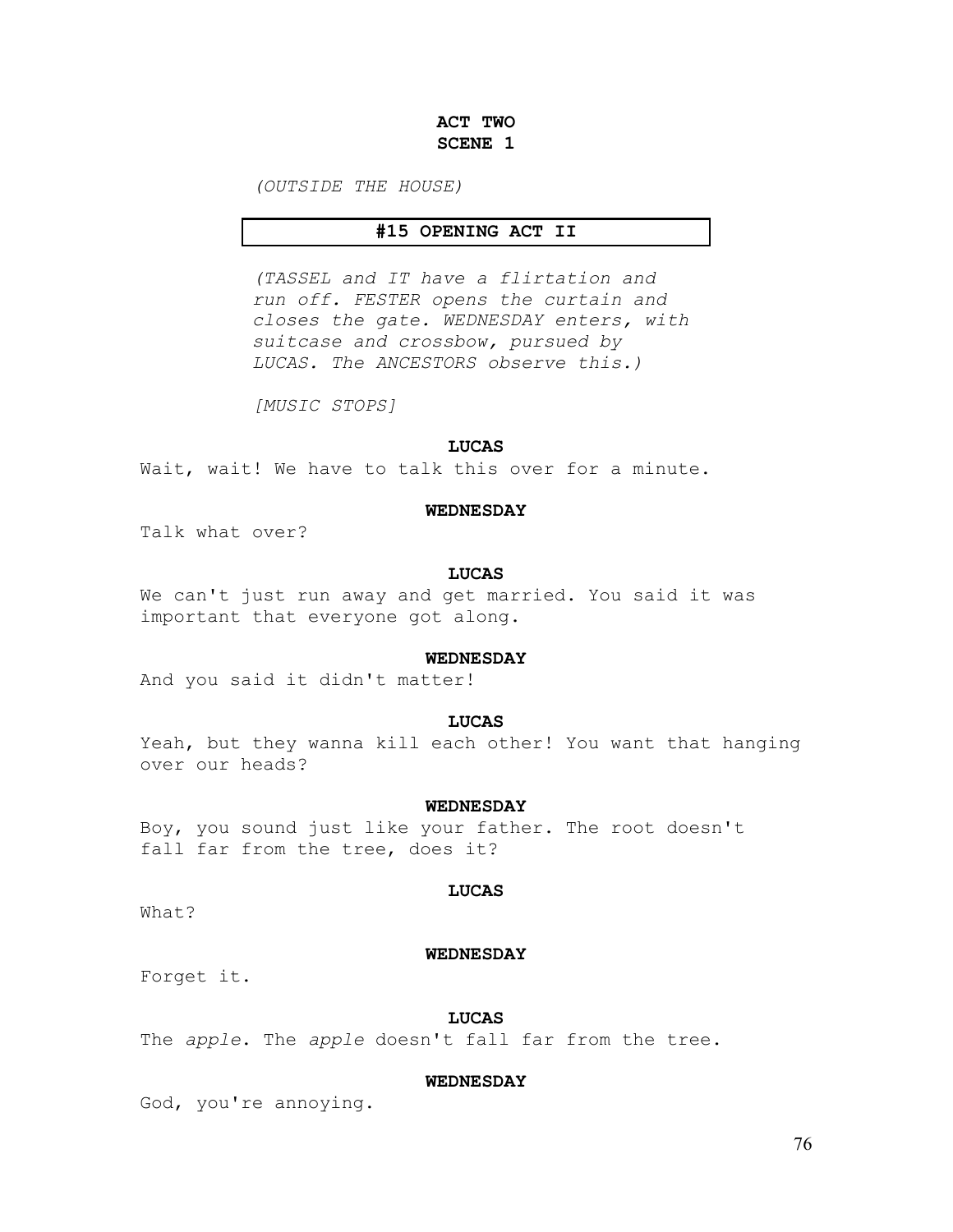# **LUCAS**

You know what I think? You don't really wanna get married. You just said that to stick it to your mother.

# **WEDNESDAY**

Don't psychoanalyze me, Lucas. It's a deep dark hole and you don't wanna go there. Come on.

# **LUCAS**

What'll we do for money?

# **WEDNESDAY**

Stop being so scared of everything.

## **ANCESTORS**

Yeah.

#### **LUCAS**

Right, like you're not scared.

# **WEDNESDAY**

I eat scared for breakfast, honey.

# **ANCESTORS**

Yeah.

# **LUCAS**

Let's go back in the house and make some rational decisions.

# **ANCESTORS**

No.

#### **WEDNESDAY**

I don't want rational decisions! I want dangerous, impulsive, crazy decisions!

# **ANCESTORS**

Yeah.

## **WEDNESDAY**

Are you coming or not?

# **LUCAS**

Look -  $I$  - I can't run away like this. It's too crazy. I'm sorry.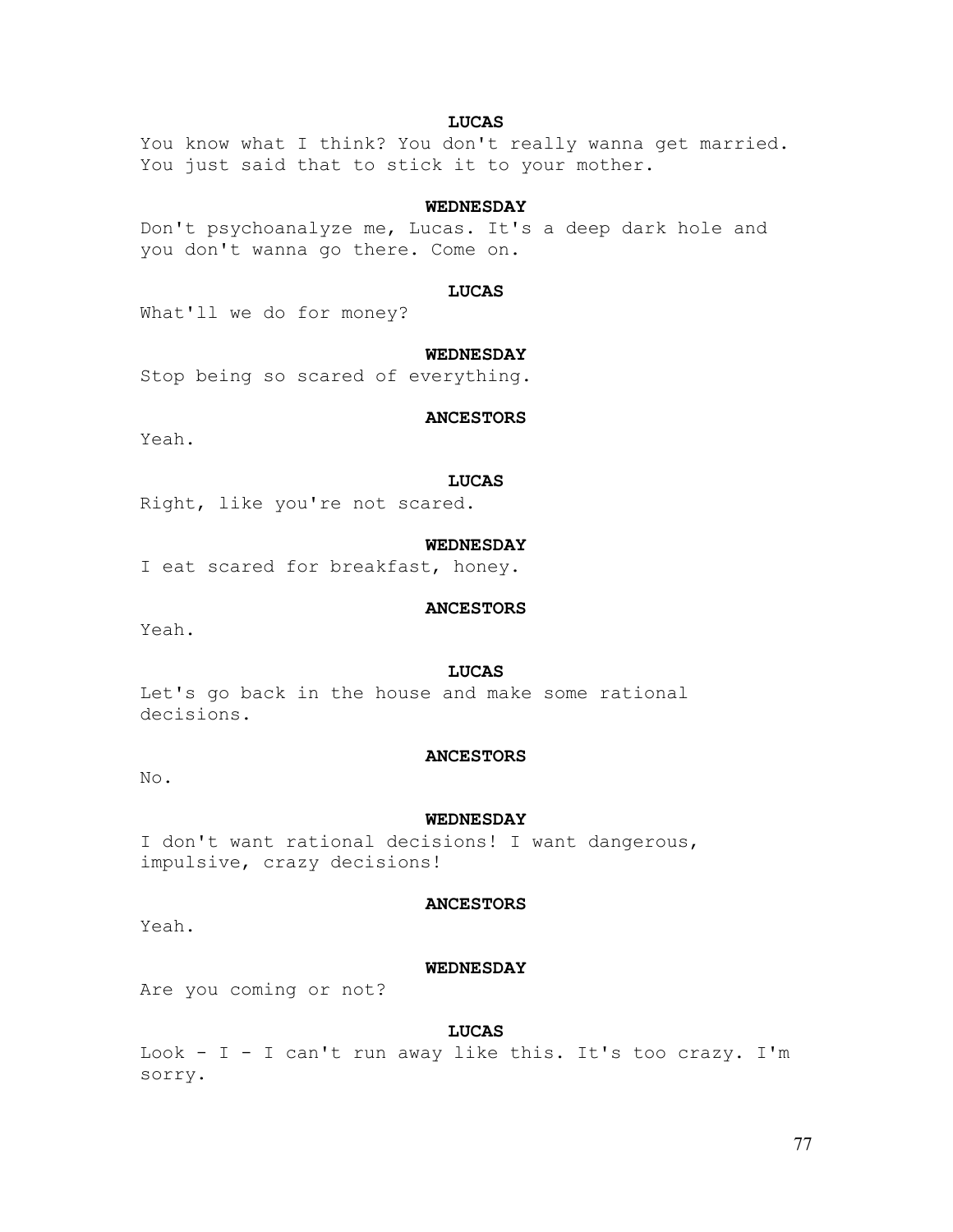# **WEDNESDAY**

Not as sorry as you're gonna be when you wake up and you're forty-six and working for your father!

> *(ANCESTORS gesture to respond, but WEDNESDAY cuts them off. She storms away. LUCAS calls after her.)*

# **LUCAS**

I can be impulsive! I just need to think about it first!

*[MUSIC IN]* 

*(LUCAS, all indecision, exits back to the house. FESTER enters.)* 

#### **ANCESTORS**

AH, AH, AH, AH, AH!

# **FESTER**

There you are: Secrets exposed. Marriages threatened. Delicious anarchy. What happens now? Can this be repaired? Or do you all leave in an hour feeling vaguely depressed? Let's find out, shall we?

*(FESTER parts the gates, revealing--)*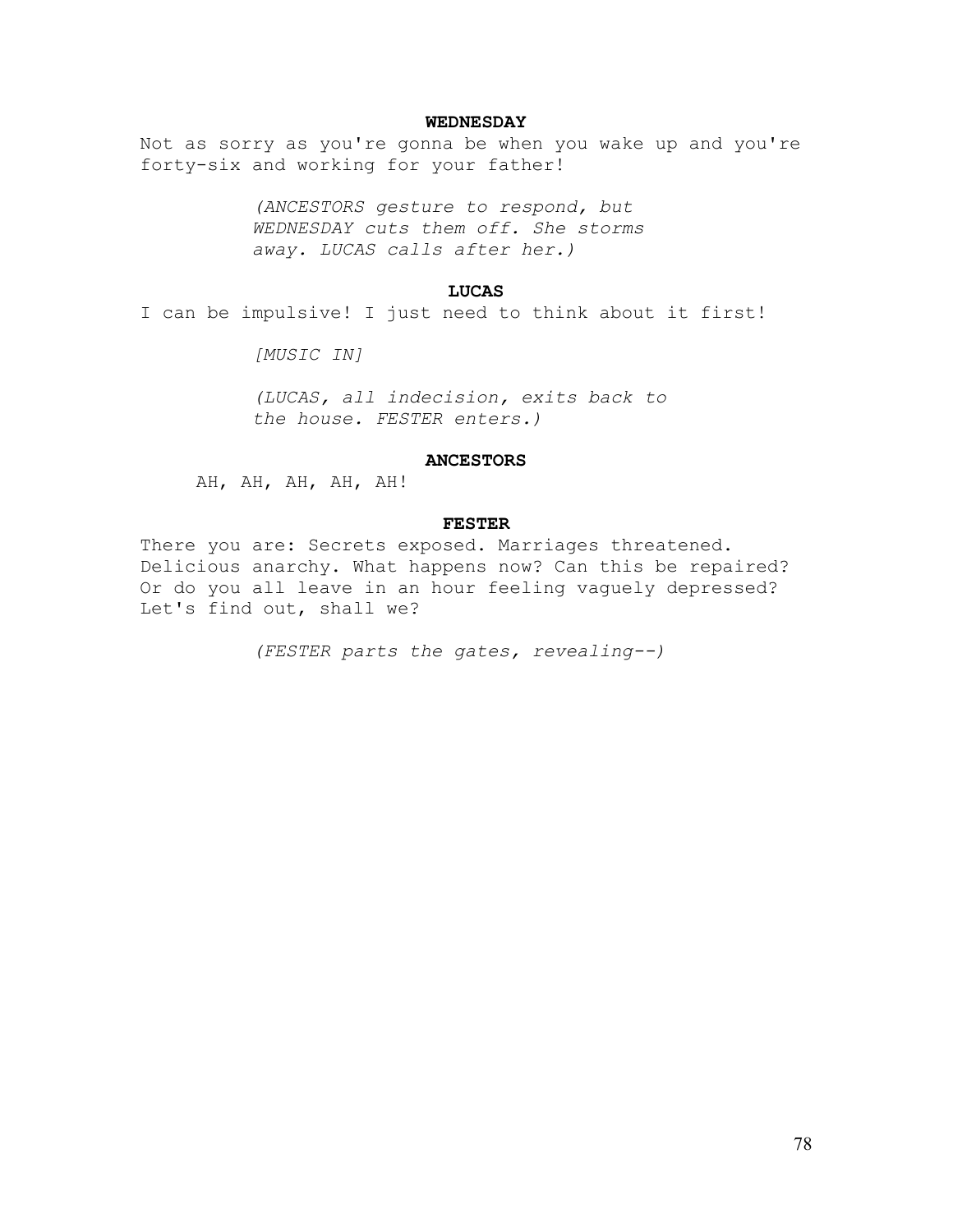**MAL: (cont.)** "We're going back to the hotel. And you and I are gonna have a little talk." **ALICE:** "Be patient with him, dear." *[GO ON to m. 64]*



**ALICE:** *(cont.) "*A father should support his son, and Lucas is your only one.'" **MAL:** "See what you did? Your mother's rhyming again. Let's go back to the hotel and then--" *[GO ON to m. 69]* **LUCAS:** "NO!!"

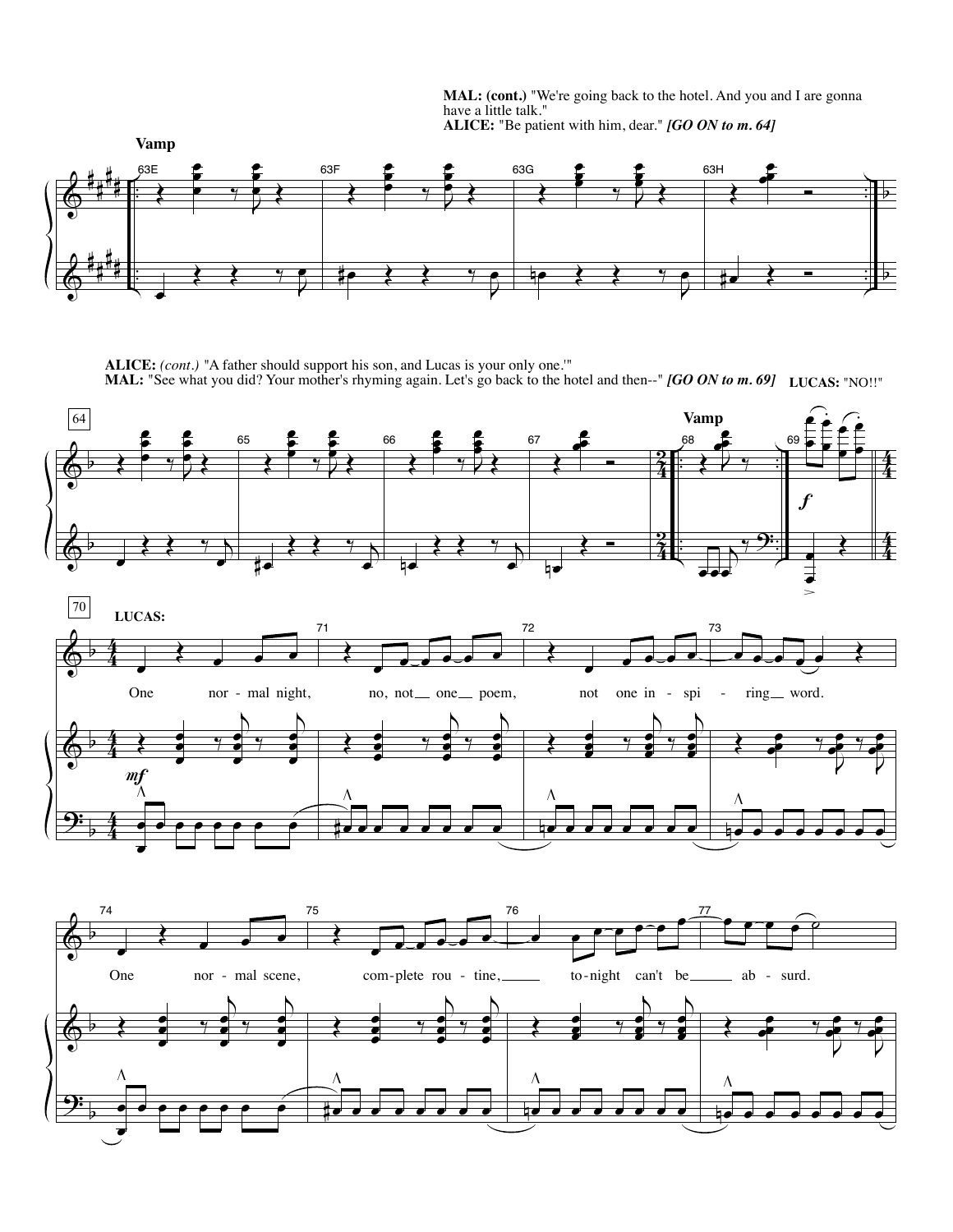



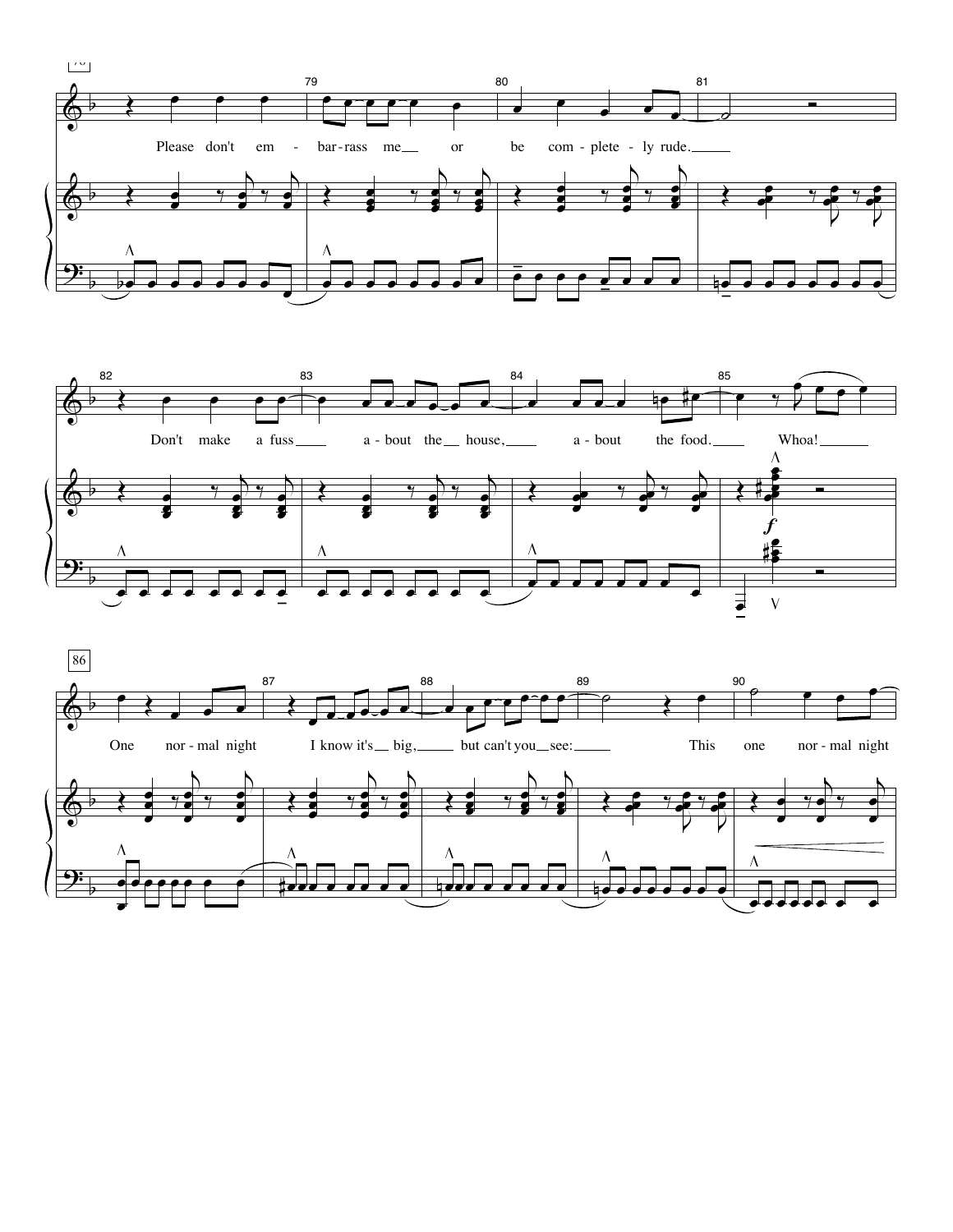**LUCAS:** "Come on!" *[He exits.]* **MAL:** "Come on!" *[He exits. Alice follows.]* **FESTER:** "Seems like a nice young man!" *[CUE BELL TREE in PERC.]* **CONQUISTADOR:** "But they're not right for each other." *[MUSIC OUT]*

**FESTER:** "What do you mean, 'They're not right for each other?"

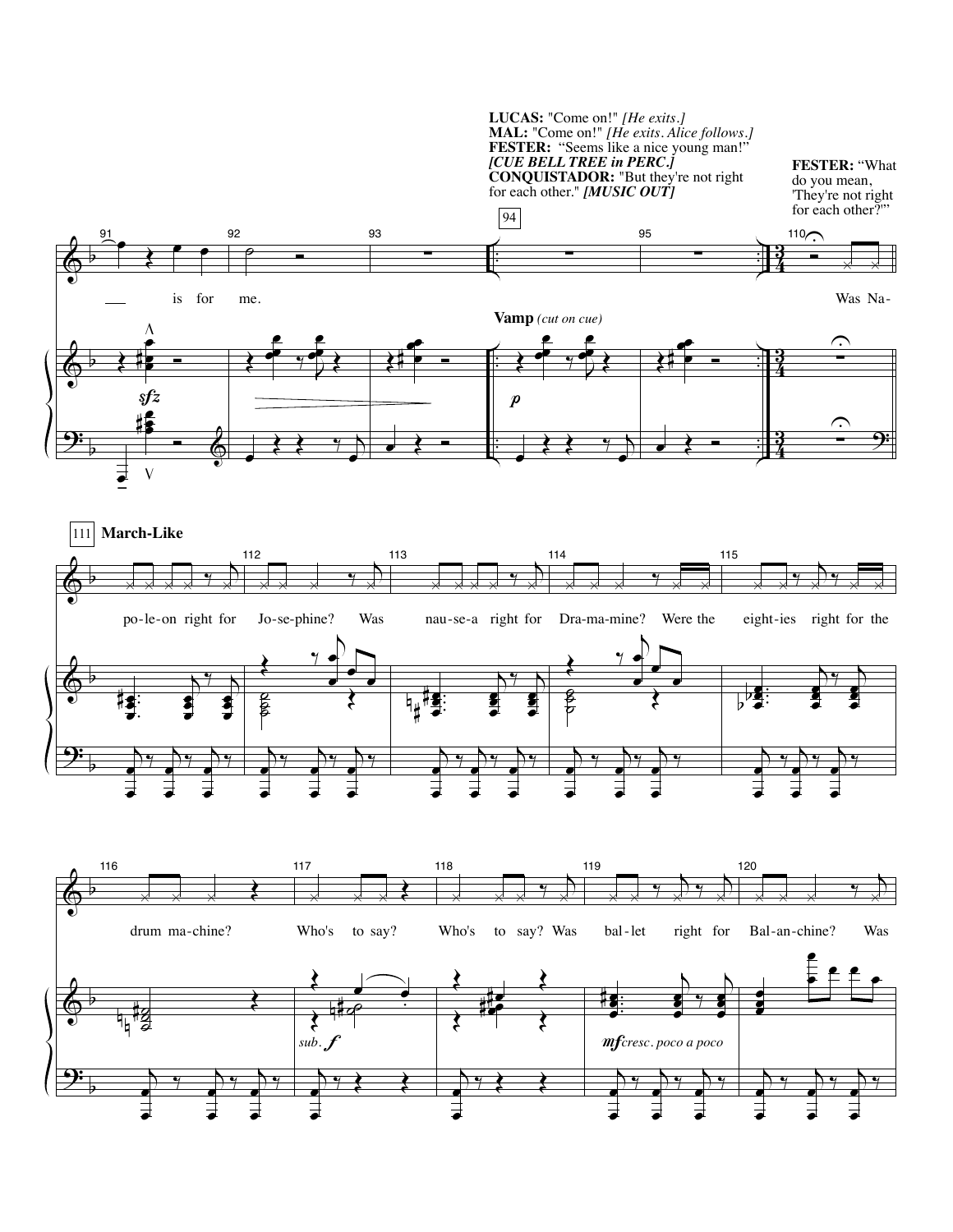



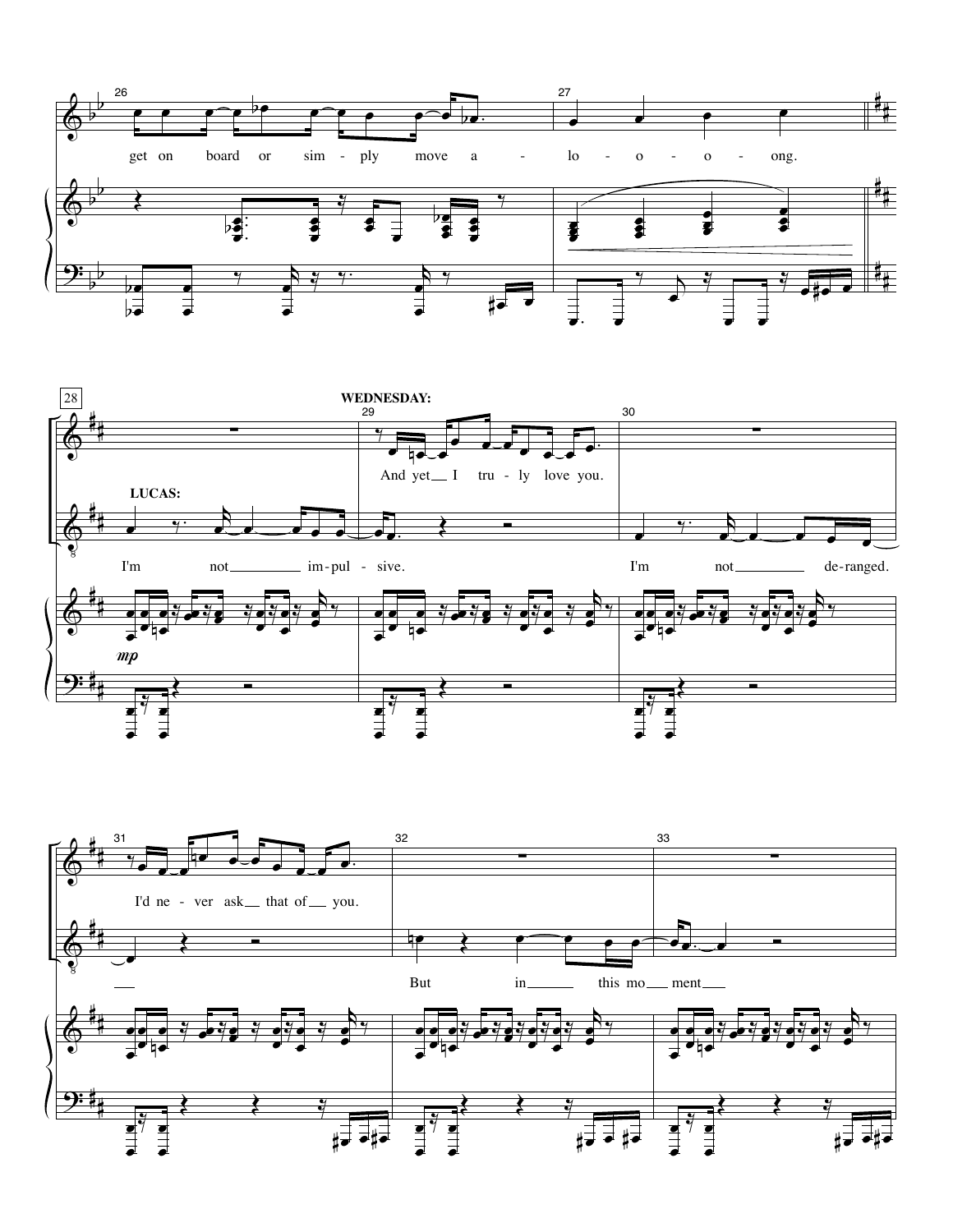